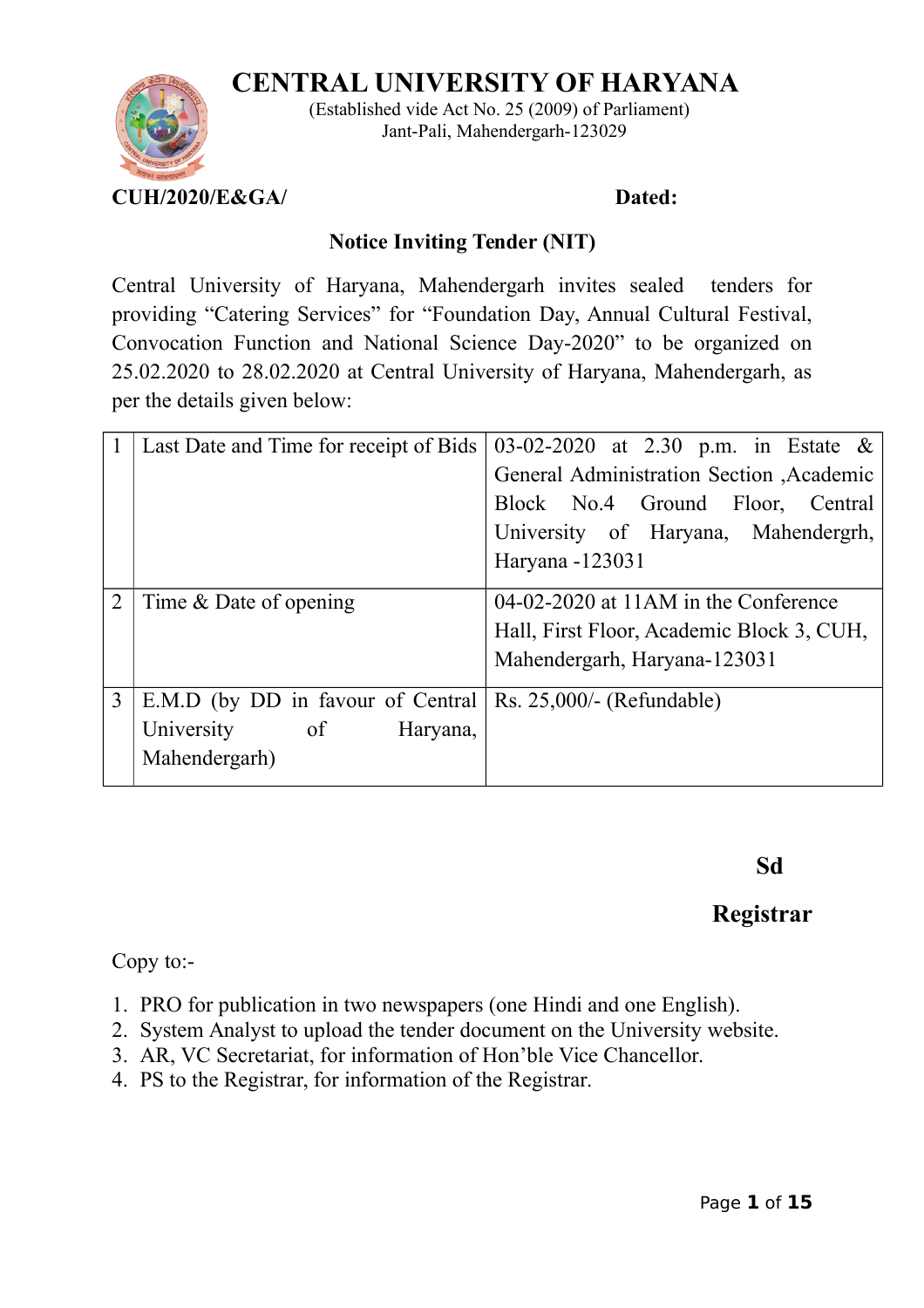# **CENTRAL UNIVERSITY OF HARYANA**



 (Established vide Act No. 25 (2009) of Parliament) Jant-Pali, Mahendergarh-123029

## **Notice Inviting Tender (NIT)**

Central University of Haryana, Mahendergarh invites sealed tenders for providing "Catering Services" for "Foundation Day, Annual Cultural Festival, Convocation Function and National Science Day-2020" to be organized on 25.02.2020 to 28.02.2020 at Central University of Haryana, Mahendergarh, as per the details given below:

|                | Last Date and Time for receipt of Bids | 03-02-2020 at 2.30 p.m. in Estate $\&$    |
|----------------|----------------------------------------|-------------------------------------------|
|                |                                        | General Administration Section , Academic |
|                |                                        | Block No.4 Ground Floor, Central          |
|                |                                        | University of Haryana, Mahendergrh,       |
|                |                                        | Haryana -123031                           |
| $\overline{2}$ | Time & Date of opening                 | 04-02-2020 at 11AM in the Conference      |
|                |                                        | Hall, First Floor, Academic Block 3, CUH, |
|                |                                        | Mahendergarh, Haryana-123031              |
| 3              | E.M.D (by DD in favour of Central      | $Rs. 25,000/-(Refundable)$                |
|                | University of<br>Haryana,              |                                           |
|                | Mahendergarh)                          |                                           |

## **Tenderer will have to fulfill the Qualifying Criteria as under:**

- 1.1 The tenderer must be in a business of catering and should have provided catering services for at least three years in Govt./PSUs /Universities and should have experience of two events of similar scope and scale organized in last two years. (Proof of the same i.e. Work order/Performance Certificate to be attached).
- 1.2 The tenderer should have all the necessary valid registrations of the agencies under government rules such as, the Goods and Service Tax, Food safety license etc.
- 1.3 The tenderer should give full details of at least two establishments where the tenderer has catering/ catered contract for such gathering or related events.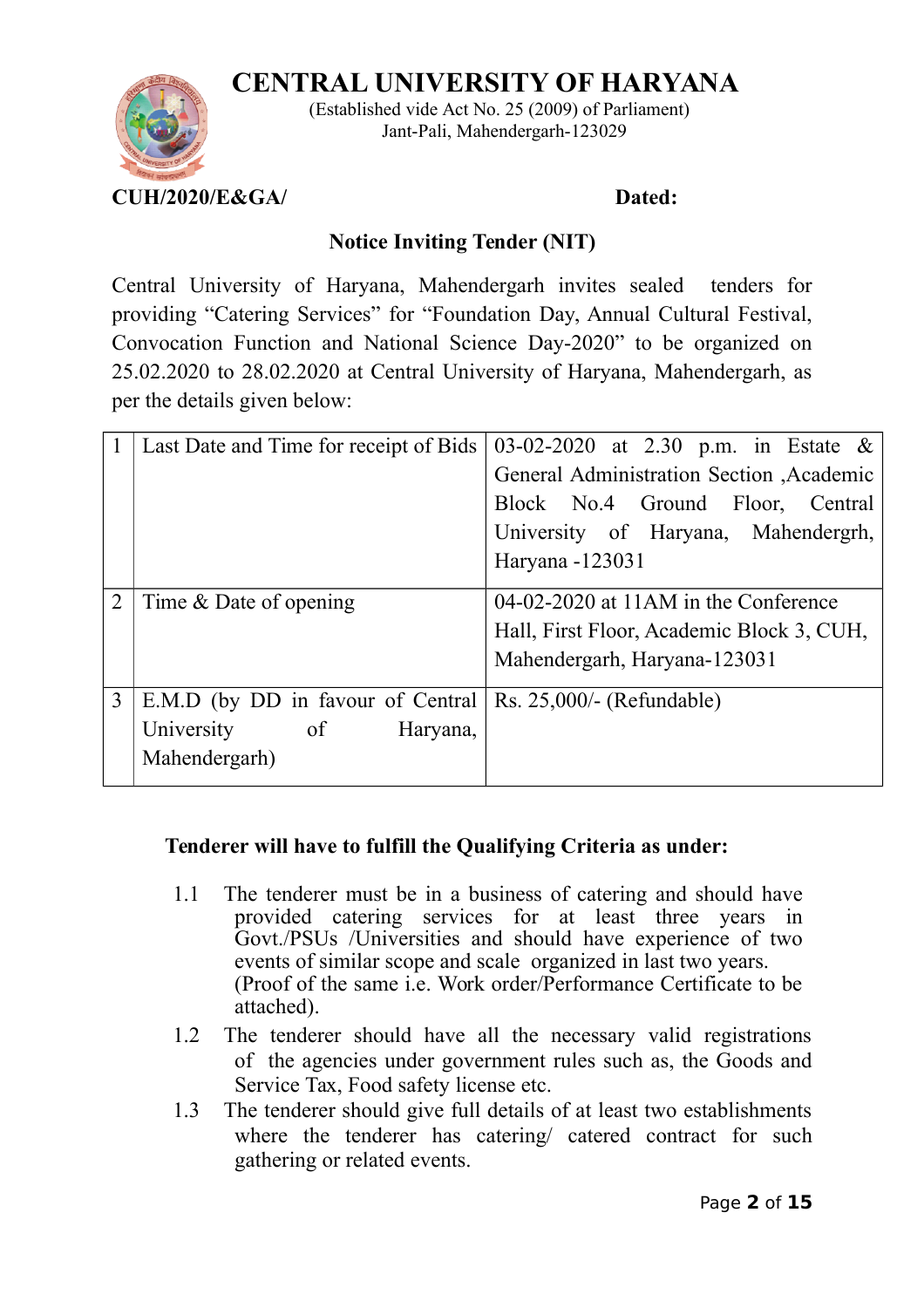- **2** The tenderer should invariably submit his tender in two sealed covers separately, namely;
	- **2.1** Technical Bid cover and
	- **2.2** Financial Bid cover.

## **Note: Technical Bid Cover and Financial Bid Cover Envelope shall be put in third envelope.**

## **2.1 TECHNICAL BID COVER**

- i) EMD in form of Demand Draft of Rs. 25,000/- drawn in favour of "Central University of Haryana", payable at Mahendergarh. technical bid will not be accepted without requisite EMD.
- ii) Tender Document may be downloaded from our website and while submission of tender document, a DD of Rs. 500/ plus GST as applicable in favour of "Central University of Haryana", payable at Mahendergarh needs to be submitted as non-refundable tender fee. The tender without requisite fee will be rejected.
- iii) Technical Bid cover should contain original technical bid documents along with attested copies of GST Number Certificate and other certified documents as applicable.
- iv) The tenderer should also furnish the details of nature of the firm, names and addresses of the Partners / Proprietors and also other details, if any, alongwith specific details or documents requested in Tender.

In absence of any of these information/documents, the bid will be rejected. In such case, EMD will be returned to the Tenderer. The tender disqualified in Technical Bid will be rejected and the Financial Bid will not be opened.

## **2.2 FINANCIAL BID COVER**

- i) Financial Bid cover should contain only rates/prices of items inclusive of all applicable taxes duly filled in and signed, otherwise, the tender is liable to be rejected. Amendments/overwriting should be avoided and correction, if any, should be clearly mentioned in words and duly attested.
- ii) The rates should be quoted both in words as well as in figures. In case of any ambiguity, the amount written in words will be taken final.
- **3** No correspondence will be entertained after opening of tenders.
- **4** EMD of Rs.25,000/- (Twenty Five Thousand only) is required to be paid interest free as per terms and conditions of this tender enquiry. Tender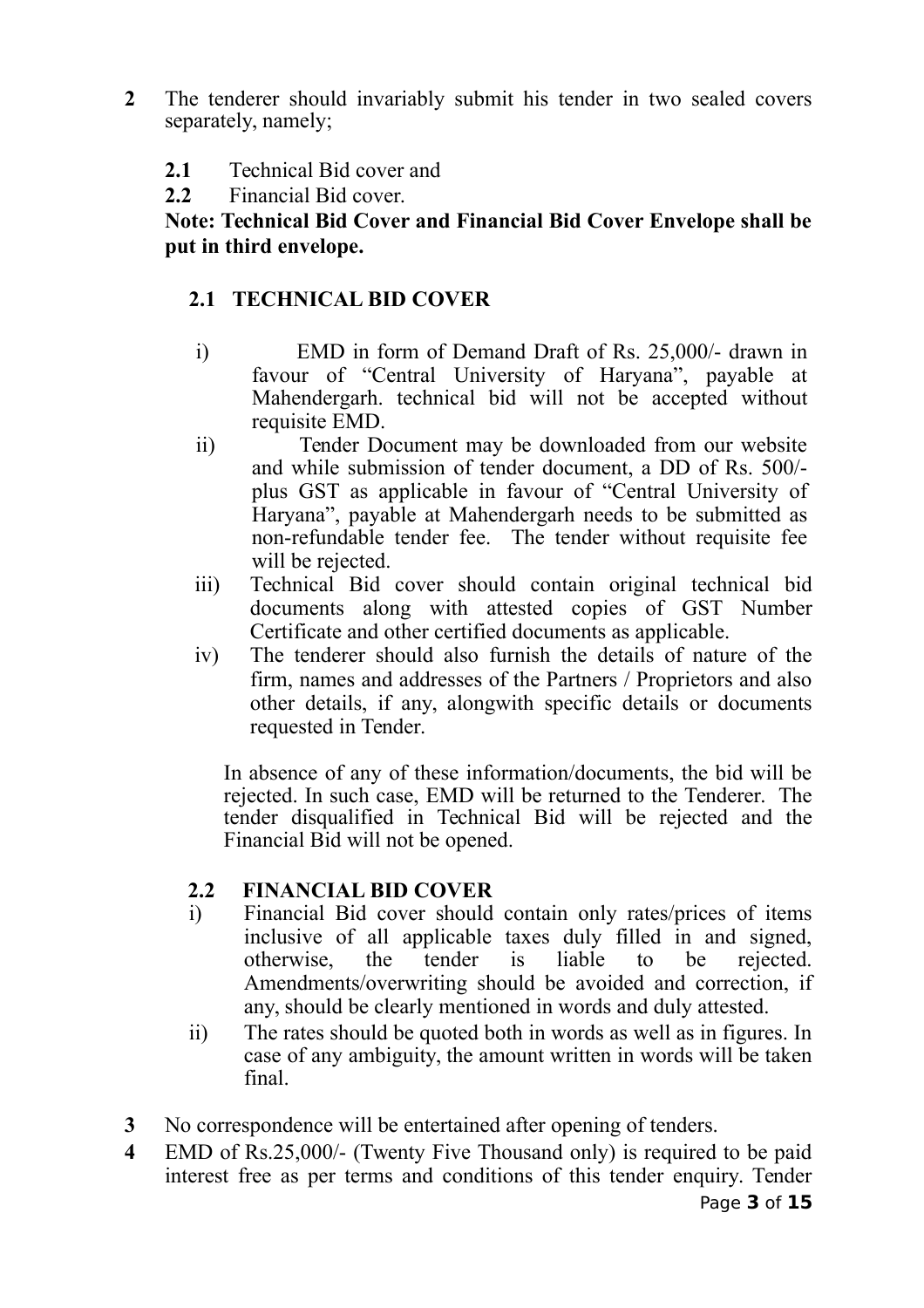without pre-payment of EMD will be outrightly rejected.

- **5** Vague and conditional offer shall not be considered.
- **6** The tenderer will have to fill up the tender in two documents separately, i.e. Technical Bid and the Financial Bid.
- **7** Tender should be submitted in the sealed cover and super scribed as, *"Tender for Catering Services for Foundation Day, Annual Cultural Festival and Convocation and National Science Day, 2020"*.
- **9** For above exercise, the tenderer shall give details of existing contracts mentioned in the list of clients for visit by the committee, if required.
- **10** The present tender Committee will also act as Catering Committee. The Catering tenderer will have to follow instructions of the Committee with regard to Menu, Meal Frequency, Food Quality, Cleanliness, Health & Hygiene service etc.
- **11** The tenderer has to supply food items as per the given list in the tender. The University may increase/decrease the quantity required for the above events.
- **12** The university shall provide one water point and one electrical point, kitchen tent, dinning shaamiana, dining tables & chairs, buffet tables & dustbins. *Rest of the items such as, consumable or non-consumable items including raw materials for the purpose of catering, utensils, equipment, crockery and cutlery and similar other items (if any) have to be arranged by the caterer.*
- **13** The garbage/ sewage disposal has to be facilitated by caterer as per directions of university administration. *The cleaning of venue and upkeep will be the responsibility of bidder.*
- **14** The quality and quantity of food will be inspected item wise by catering committee/ authorized officials of the university and the tenderer shall not deny access to such inspections. In case of issues related to poor quality/unhygienic services, the University reserves the right to deduct charges as decided by catering committee.
- **15** For general meals, the buffet arrangement shall be *one buffet per hundred persons* and for VIP Meals, the buffet arrangement shall be *one buffet per fifty persons* with sufficient staff for assisting table service.
- **16** No conditional tender will be accepted.
- **17** The Inspection team/Catering Committee of CUH may visit the venue of the Bidder for verification of the facilities and resources of the bidder before giving work order.
- **18** The maximum rates quoted shall not be more than the following

| Sr. No. | Date       | <b>Meal Type</b> | <b>Maximum Rates in Rupees</b> |
|---------|------------|------------------|--------------------------------|
|         | 25-02-2020 | Lunch VIP        | 500                            |
|         | 25-02-2020 | Lunch Normal     | 400                            |
|         | 25-02-2020 | Dinner           | 400                            |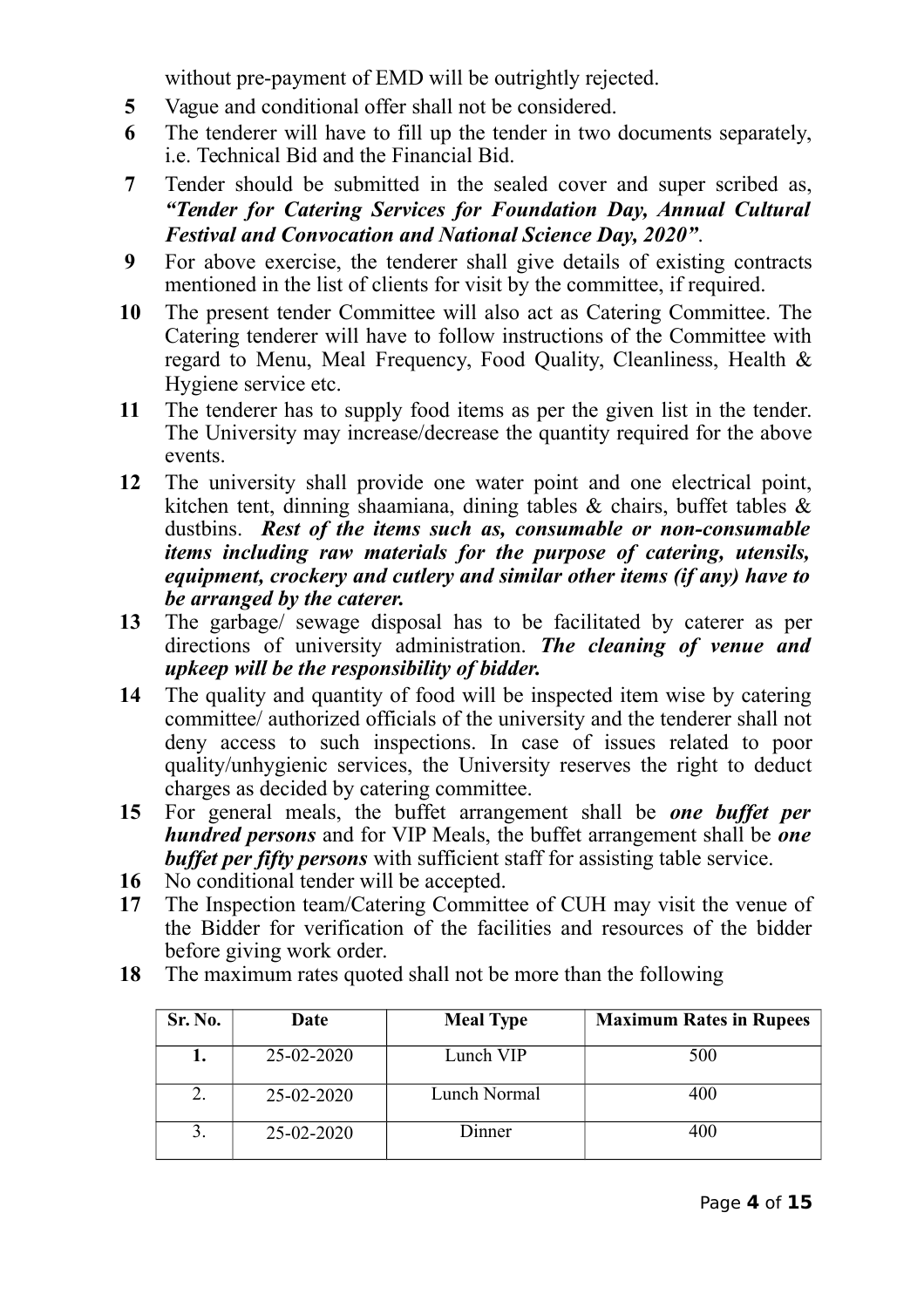| 4. | 26-02-2020 | <b>Breakfast</b>       | 250 |
|----|------------|------------------------|-----|
| 5. | 26-02-2020 | Lunch                  | 400 |
| 6. | 26-02-2020 | Dinner                 | 400 |
| 7. | 27-02-2020 | Lunch                  | 400 |
| 8. | 27-02-2020 | <b>VIP Refreshment</b> | 300 |
| 9. | 28-02-2020 | Lunch                  | 400 |

## **Note: The bids quoting higher than the above cost on individual item or grand total will be rejected.**

19. In case of equal rates of the qualified bidders, the decision will be taken through draw of lots. If it is observed by the Committee or the University Administration that any bidder is involved in any unfair trade practices/malpractices, the bidder(s) will be liable to be rejected and appropriate action may be initiated, including blacklisting.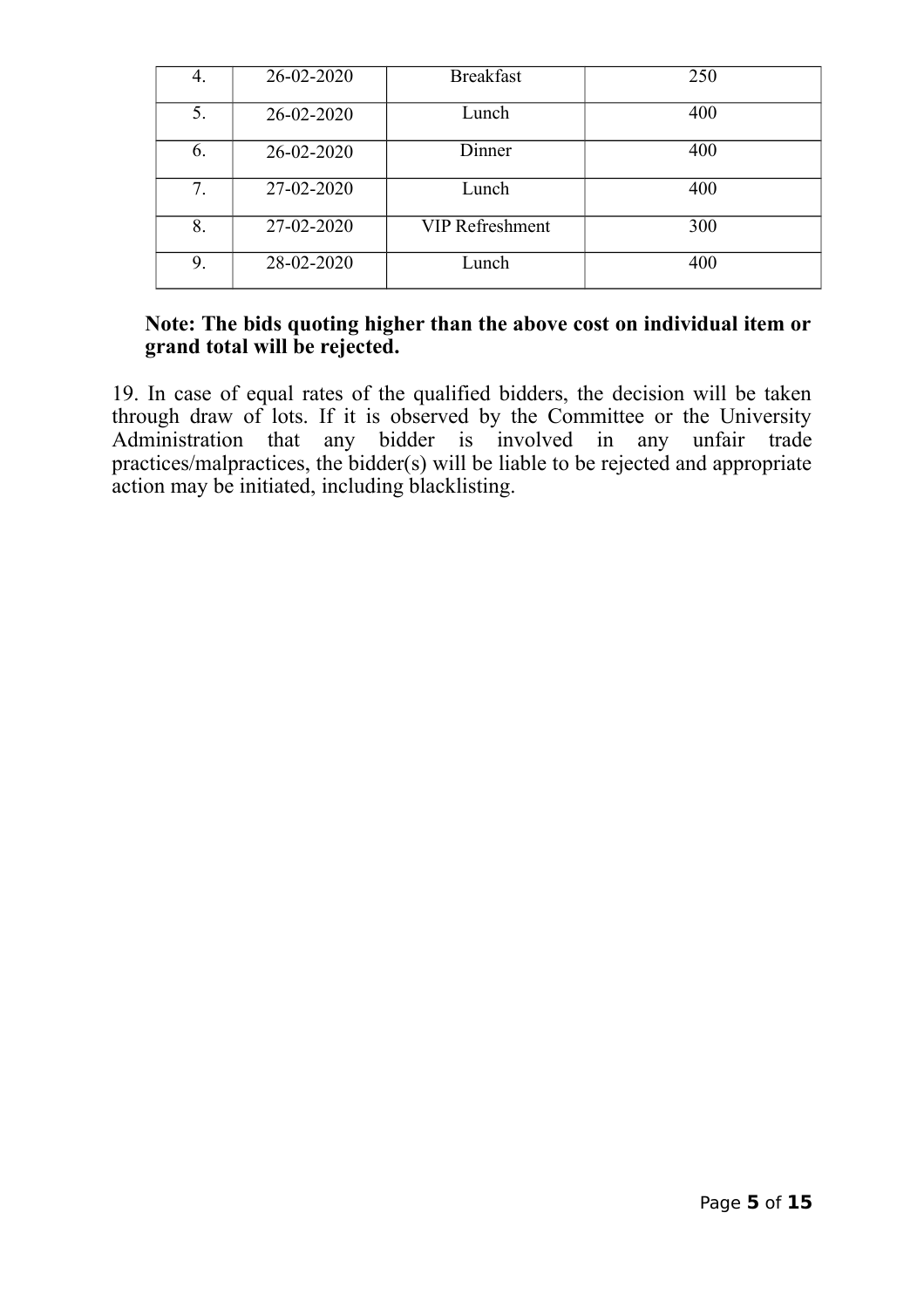## **GENERAL TERMS AND CONDITIONS:**

- 1 Any conditional offer made by the tenderer or any alterations/corrections made in the priced tender form shall not be considered. Similarly, incomplete and unsigned tender documents are liable to be rejected. The bidder is allowed to withdraw the bid without forfeiture of EMD till one day prior to opening of bid. However the bidder will not be allowed to withdraw the bid thereafter without forfeiture of EMD.
- 2 The EMD of unsuccessful bidders will be released within sixty days of award of Tender.
- 3 Even if the minimum three tenders are not received, the University may award the work to the available Tenderer subject to fulfilment of all conditions, since the dates of functions have already been fixed.
- 4 The University reserves the right to accept/reject/cancel/postpone any tender

without assigning any reason thereof.

- 5 The tender must be attached with self-certified photo copies of (a) Registration of the Agency (b) List of clients of organizations of repute of the tenderer, etc.
- 6 Individual signing the tender or other documents connected with the tender

must specify whether he has signed as:

- i. A sole proprietor of the concern or authorized attorney authorized representative.
- ii. A partner of the firm, if it is a partnership firm, in which case, he must have authority to execute contracts on behalf of the firm and refer to arbitration disputes concerning the business of the partnership either by virtue of the partnership agreement or by a power of attorney duly executed by the partners of the firms in the form of Authority Letter.
- iii. An authorized signatory of firm, duly authorized to sign such papers on behalf of the firm.
- 7 In case of 6(ii), a copy of the partnership agreement or general power of attorney on an affidavit on stamp paper duly sworn or affirmed by all the partners admitting execution of the partnership agreement or the general power of attorney should be furnished. The attested copy of the certificate of registration of firm should be attached along with the tender papers. In case of partnership firm, where no authority to refer dispute concerning the business of the partnership has been conferred on any partner, the tender and all other related documents must be signed by all the partners of the firm.
- 8 The catering tenderer shall ensure high standard of cleanliness, hygiene and sanitation while delivering/serving food items.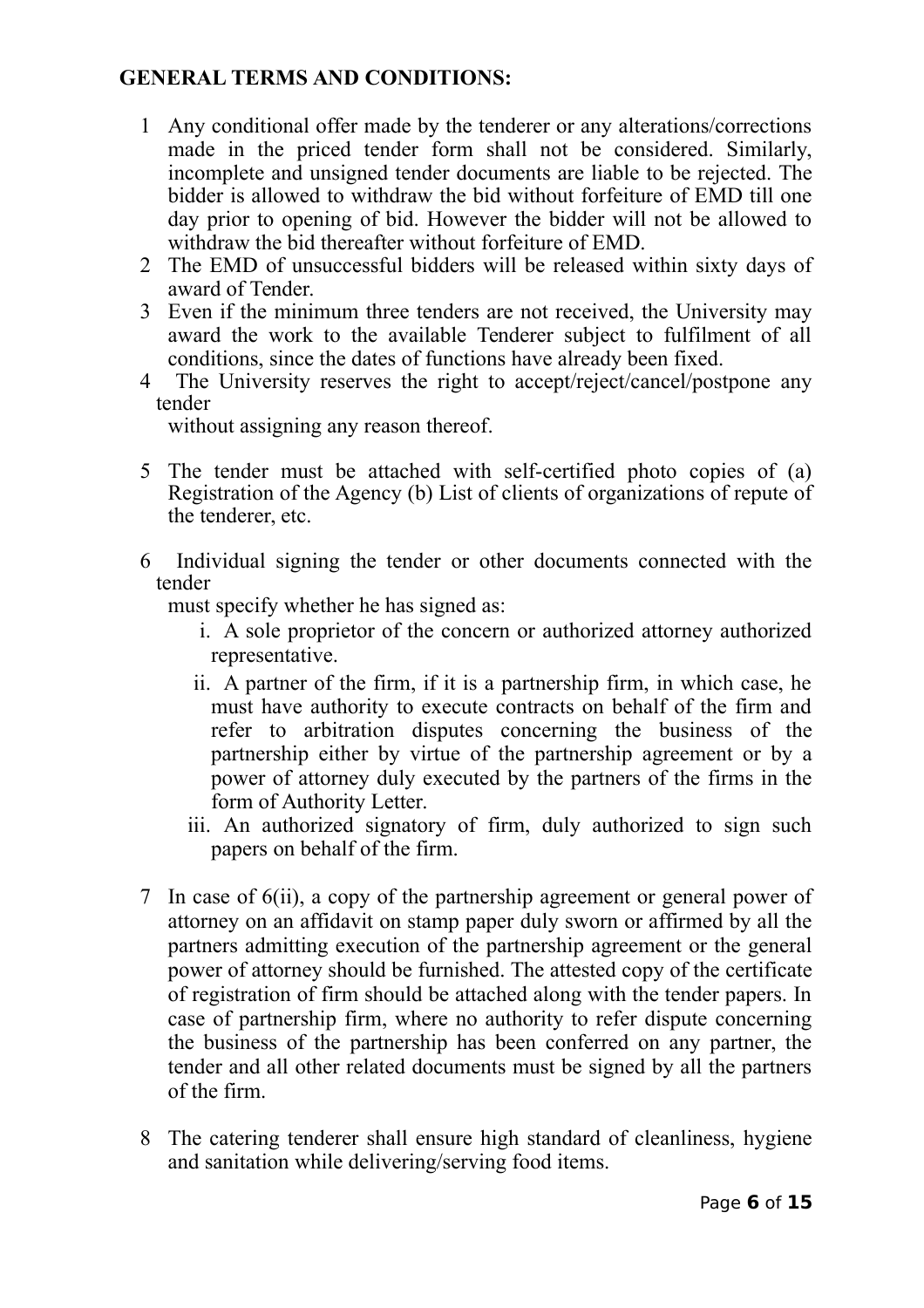- 9 The tenderer shall ensure that the food is stored and handled properly and no stale food is served. In case of any food poisoning, the tenderer shall be held solely responsible and will be penalized by the University in addition to appropriate legal action under the law of the land.
- 10 The supplied food can be checked/sampled by authorized CUH officials at any time and if found substandard/unauthorized material, the tenderer shall be penalized at the discretion of university including cancellation of work with immediate effect.
- 11 The catering staff engaged by the Tenderer should be thorough professionals and trained. They shall:
	- a. Show thorough professional courteous behavior,
	- b. Eat neat and clean work clothes, aprons, gloves etc.
	- c. Not smoke or take alcoholic drinks on the campus/venue, and nor are they allowed to chew any tobacco items etc.
- 12 As regards quality of perishable & nonperishable materials and preparation, the tenderer shall ensure that food ingredients, additives and materials must be of best quality available in the market. (Following the generic guidelines attached herewith)
- 13 The Tenderer shall ensure that the staff engaged by him observes safety precautions and security regulations at the campus/venue.
- 14 Serving staff must wear neat and clean Uniform with I–Card issued by Tenderer.
- 15 Any attempt of negotiation i.e. direct or indirect on the part of a tenderer with the authority to whom he has submitted the tender or the authority who is competent finally to accept it after he has submitted his tender or any endeavor to secure any interest for an actual or prospective tenderer or to influence by any means, the acceptance of a particular tender will render the tender liable to exclusion from consideration.
- 16 If selected, the organization cannot withdraw/ refuse to execute, if so the selected organization has to pay for the expenses incurred to make alternate arrangement.
- 17 In case of equal rates, of the qualified bidders, the decision will be taken through draw of lots. If it is observed by the Committee or the University administration that any bidder is involved in any unfair trade practice/malpractices, the bidder(s) will be liable to be rejected and appropriate action may be initiated including blacklisting.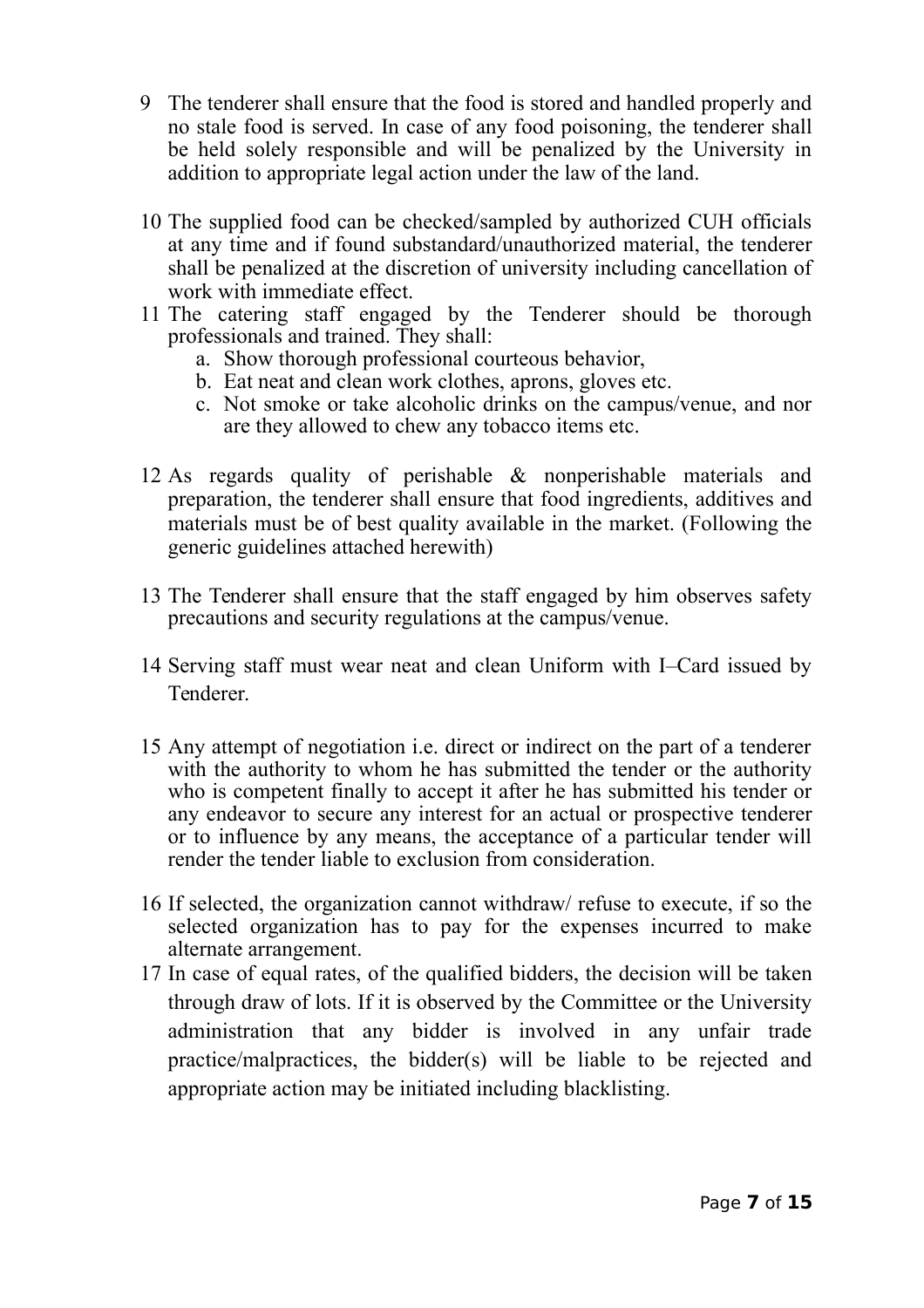## **B. LEGAL TERMS AND CONDITIONS**

- 1. The Tenderer and his staff shall abide by various rules and regulations of CUH.
- 2. The Tenderer shall comply with all existing labour legislations and Acts, Provisions, such as Contract Labour Regulation Act, Workmens' Compensation Act, Minimum Wages Act, Payment of Wages Act, Provident Fund Act, ESI Act, etc. For any lapse or breach on the part of the Tenderer in respect of non-compliance of any Labour legislations being in force during the validity of the contract, the Tenderer would be fully responsible and would indemnify the university, in case the university is held liable for the lapse if any, in this regard.
- 3. The University would have the right to penalize the tenderer, in case the work performance is not up to the standard, or in case there is any violation of rules & regulations, or if there is any lapse in compliance of any labour legislation or other rules relevant at that time. The decision of the university authorities on the recommendation of catering committee of university in this regard would be final and binding on the Tenderer.
- 4. The Tenderer and his staff shall comply with all instructions and directions of the university authorities during execution of the work. In the event of any emergent situation, the staff of the Tenderer shall comply with instructions of the university authorities, without waiting for confirmation by the Tenderer.
- 5. Non-compliance of any terms and conditions enumerated in the contract shall be treated as breach of contract.

## **C. FINANCIAL TERMS & CONDITIONS**

- 1. Charges for the catering services provided on occasion as per the orders of the university shall be paid on submission of bills on agreed rates.
- 2. The payment of bills will be processed within 30 working days after scrutiny of authorization of supply and the prices claimed by tenderer. Any supply of food items without proper authorization by the designated authority of the university shall not be paid for.
- 3. Income tax, Goods and Service Tax etc., as per prevalent laws shall be deducted at source while making payment of Tenderer's bills.

## **ARBITRATION:**

Interpretation of any of the tender conditions will be made by the Registrar,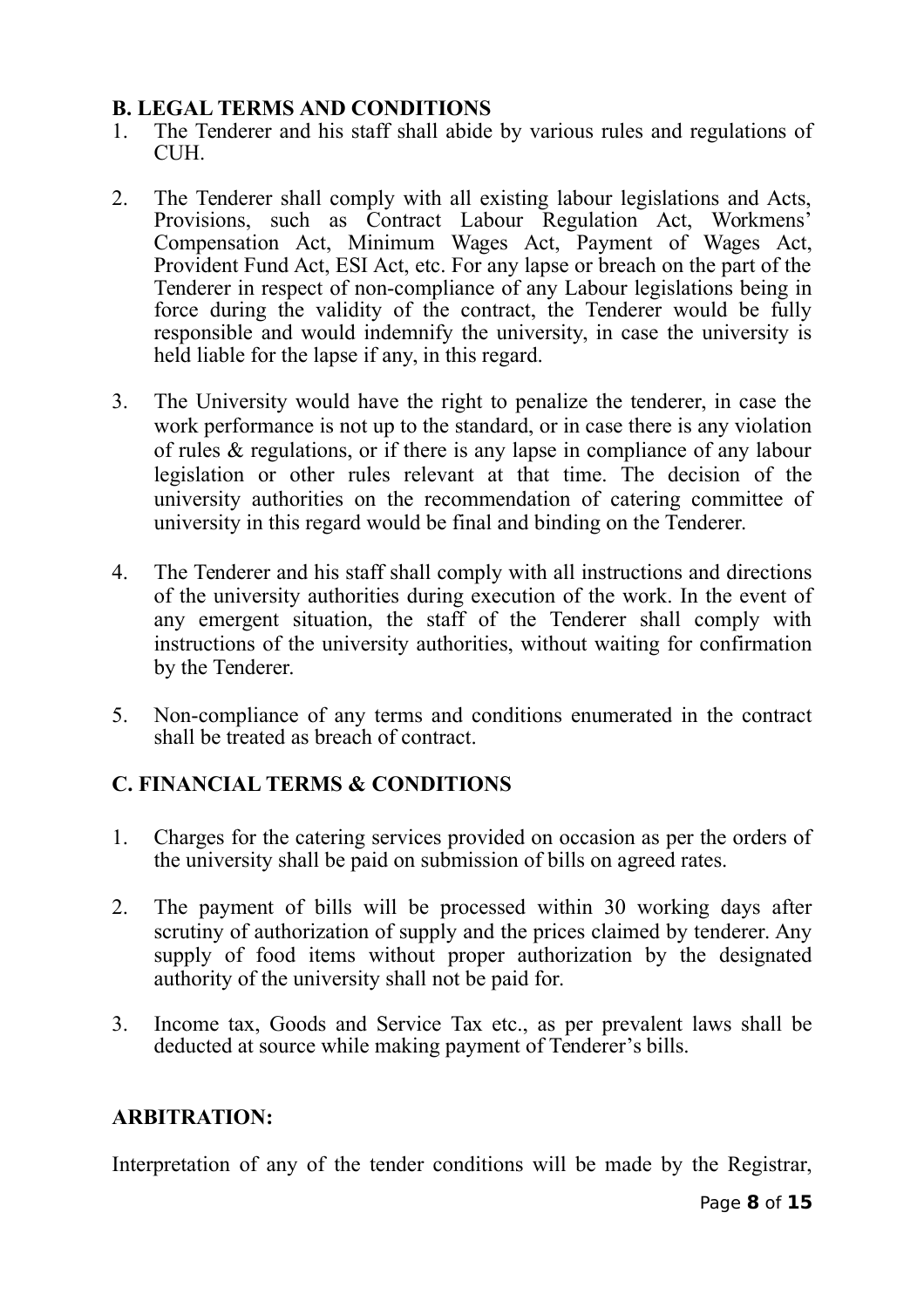Central University of Haryana, Mahendergarh and in case of any dispute between the University and the tenderer, the decision of the Registrar will be binding on the Tenderer.

## **JURISDICTION:**

Notwithstanding, any other court or courts having jurisdiction to decide the question(s) forming the subject matter of the reference, if the same had been the subject matter of suit, any and all actions and proceedings arising out of or relating to the contract (including any arbitration in terms thereof) shall lie only in the court of competent civil jurisdiction in this behalf or at Hon'ble High Court, Chandigarh and only the said courts shall have jurisdiction to entertain and try such action(s) and/or proceedings to the exclusion of all the other courts.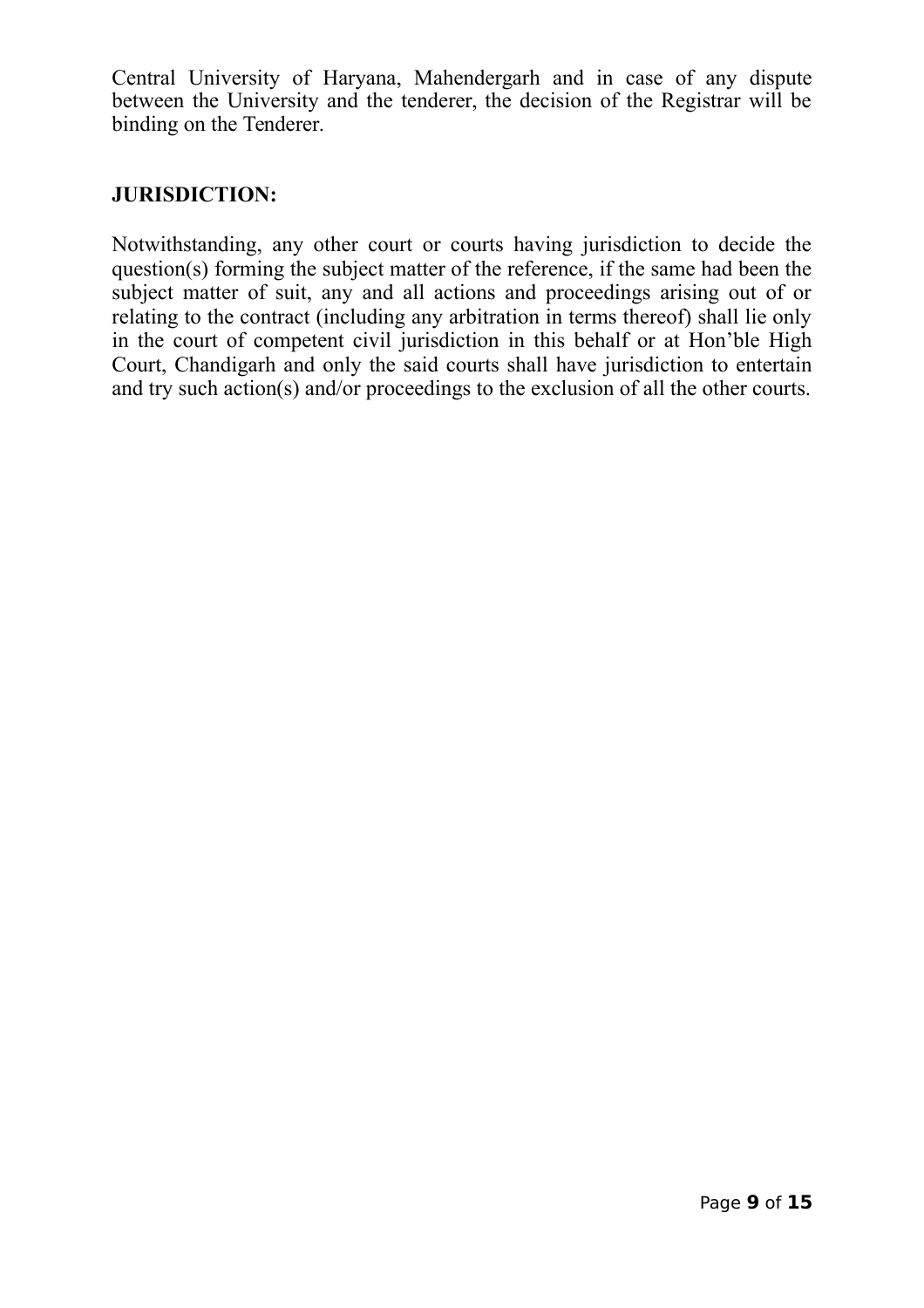(To be submitted by the responder on the responder's letter head)

## **UNDERTAKING**

**Date: \_\_\_\_\_\_\_\_\_\_\_\_**

I/We,

-----------------------------------------------------------------------------------------------

(Name of Tenderer) Proprietor/Partner/Authorized Signatory, hereby undertake to comply with all the terms and conditions as stated here above and abide by all terms and conditions stated in the tender enquiry. I/We hereby undertake that the information submitted above and elsewhere in the tender is true and the tender is liable to rejection, if the same is found to be false or the information is found to be suppressed by me.

Signature:

Name:

Designation & Stamp of the Authorized Signatory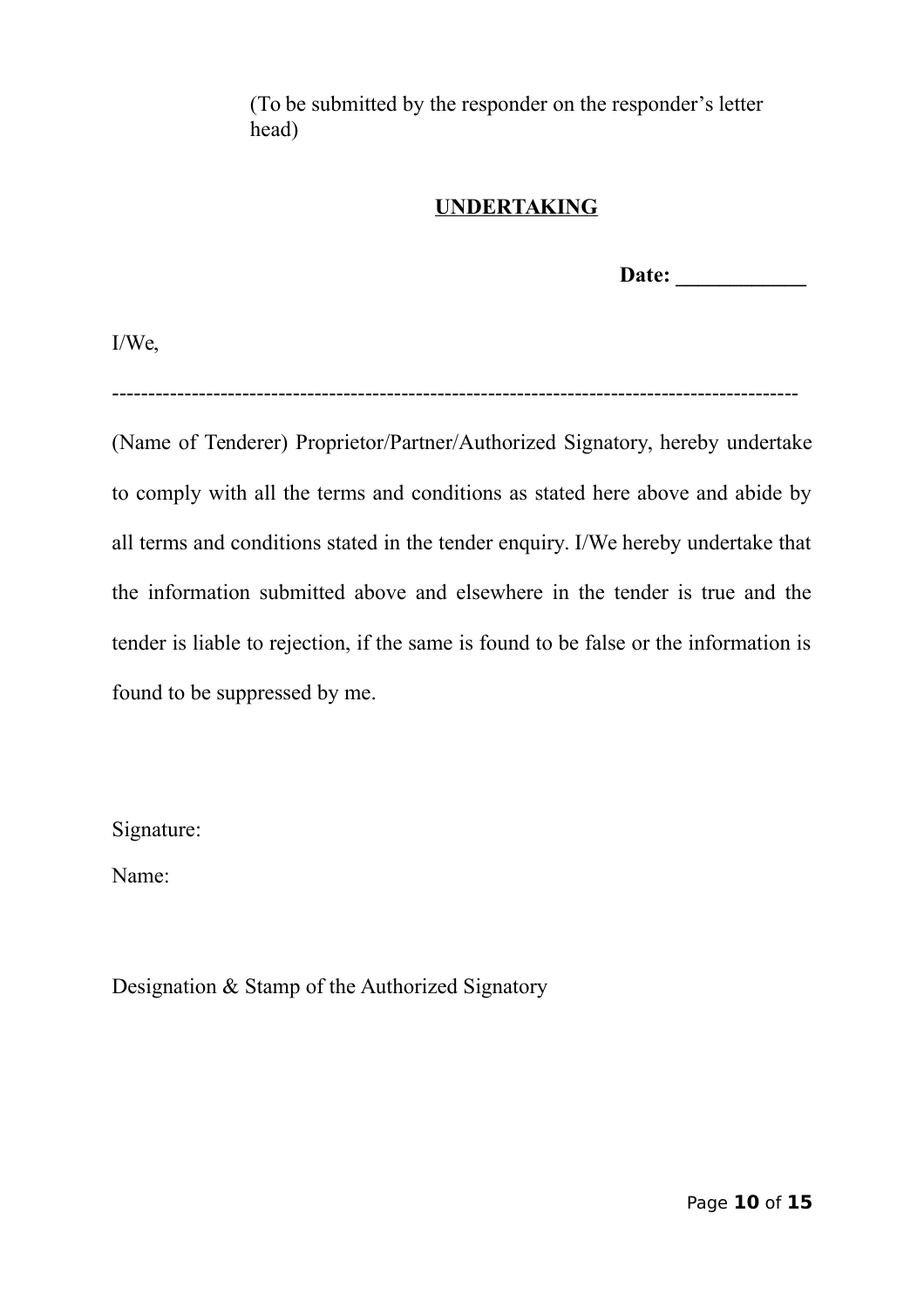| Sr.<br><b>No</b> | <b>Description</b>                                                                                       | Yes /No | Page No | <b>Remarks if</b><br>any |
|------------------|----------------------------------------------------------------------------------------------------------|---------|---------|--------------------------|
| $\mathbf{1}$     | <b>Whether Tender Fee</b><br>paid?                                                                       |         |         |                          |
| $\overline{2}$   | Whether EMD /<br><b>Tender Fees</b><br>attached?                                                         |         |         |                          |
| 3                | If EMD exempted,<br><b>Valid Exemption</b><br>Certificate attached?                                      |         |         |                          |
| 4                | <b>Whether Firm</b><br>Registration<br>attached?                                                         |         |         |                          |
| 5                | <b>Whether GSTIN</b><br>certificate attached                                                             |         |         |                          |
| 6                | <b>Whether PAN</b><br>attached?                                                                          |         |         |                          |
| $\overline{7}$   | Whether affidavit<br>duly self-attested<br>regarding non-black<br>listing of firm<br>attached?           |         |         |                          |
| 8                | Whether orders<br>executed in last<br>three years<br>attached?                                           |         |         |                          |
| 9                | Whether list of<br>Institutes/Organizati<br>ons where catering<br>of similar events<br>done is attached? |         |         |                          |
| 10               | Whether certification<br>of food safety FSSAI is<br>attached?                                            |         |         |                          |
| 11               | <b>Whether Self-</b><br>certificate that the<br>firm has never been                                      |         |         |                          |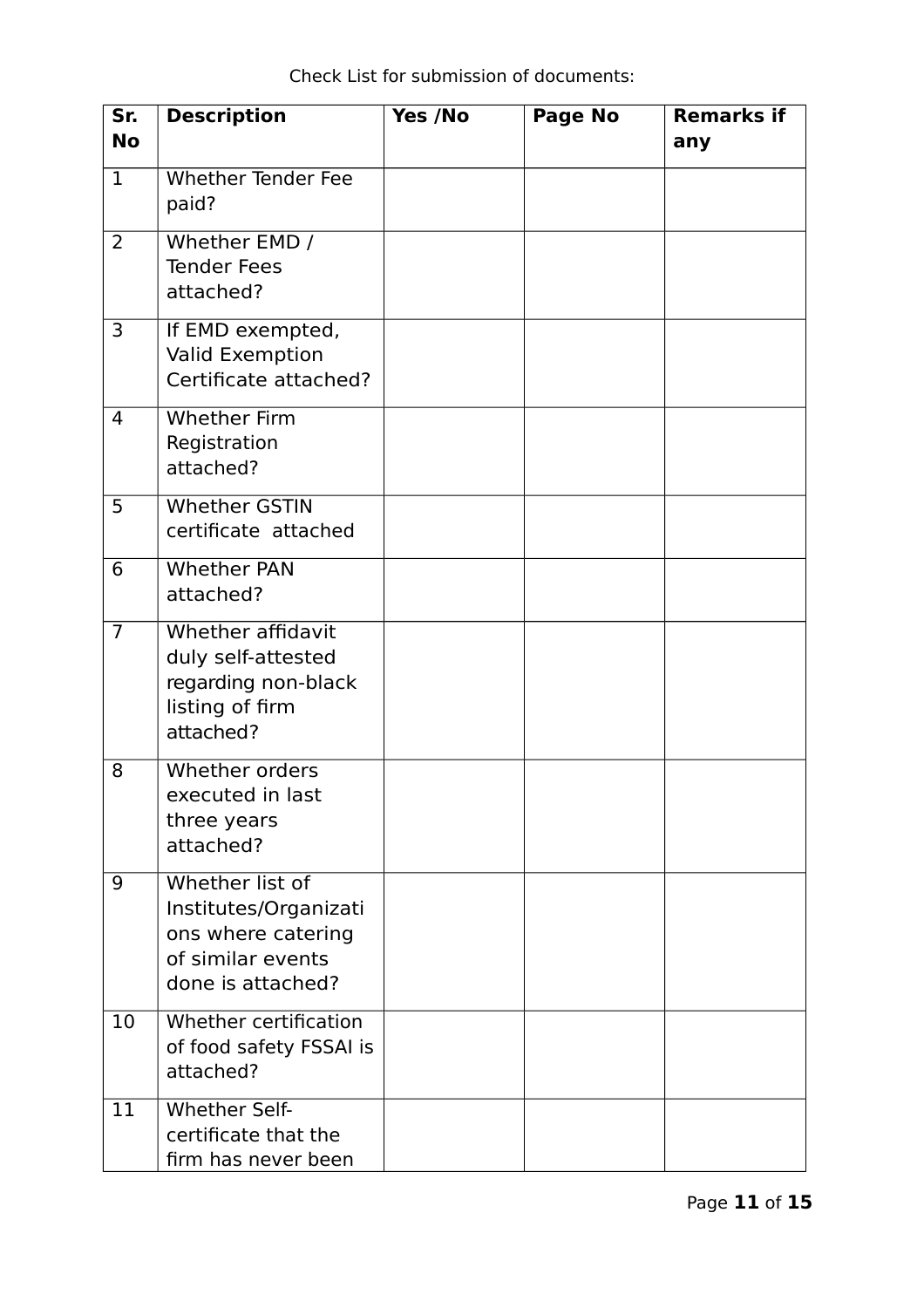|    | debarred or indicted<br>in corruption case(s)<br>attached?                                                                     |  |  |
|----|--------------------------------------------------------------------------------------------------------------------------------|--|--|
| 12 | Whether declaration<br>that no complaint of<br>poor performance<br>have been received<br>by the firm from<br>Clients attached? |  |  |
| 13 | Have you signed all<br>the pages of the<br>Tender and the pages<br>are serially<br>numbered?                                   |  |  |
| 14 | Whether the Technical<br><b>Bid and Financial Bid</b><br>are put in the<br>separate envelope?                                  |  |  |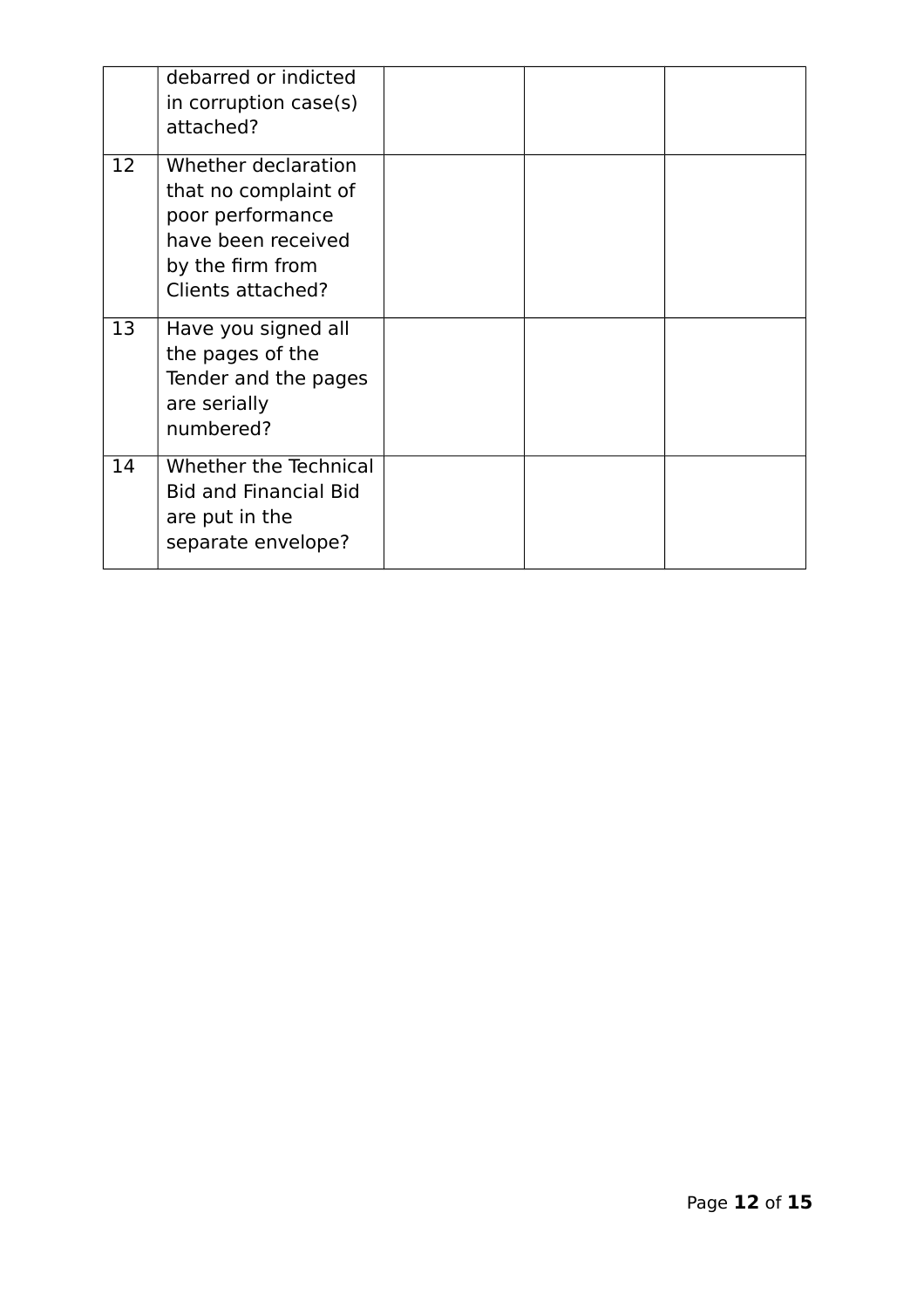### **PART–I : TECHNICAL BID**

**Enclose following documents/mentioned in the Technical Bid**

**1. EMD Details: Amount:………………………………………………………………………… Demand Draft No. & Date:…………………………………………………….**

**Name of Bank:………………………………………………………………….**

**2. Name of Proprietor/partner/ with full residential address and telephone No/email id.**

**……………………………………………………………………………………………… ………………………………………………………………………………………… ………**

- **3. Have you submitted self-attested all documentary evidence?**
- **4. List of similar/ prestigious events executed so far:**
- **5. Additional Information, if any:**

### **6. Registration Details:**

| Sr. | <b>Registration Under</b> | <b>Registration No.</b> | Valid up to | <b>Remarks</b> |
|-----|---------------------------|-------------------------|-------------|----------------|
| No. |                           |                         |             |                |
| 01  | Firm/Company              |                         |             |                |
|     | Registration              |                         |             |                |
|     | & Date of registration    |                         |             |                |
|     | Goods & Service Tax       |                         |             |                |
| 02  | No(GST)                   |                         |             |                |
| 03  | FSSAI No*.                |                         |             |                |

*The tenderer having FSSAI certification will be preferred.*  **Proof of the above at Sr. No. 1&2 must be compulsorily attached to qualify.**

> **Signature of the tenderer with Seal Name :**

> **Designation:\_\_\_\_\_\_\_\_\_\_\_\_\_\_\_**

**Note : 1) Please read Notice Inviting Tender carefully.**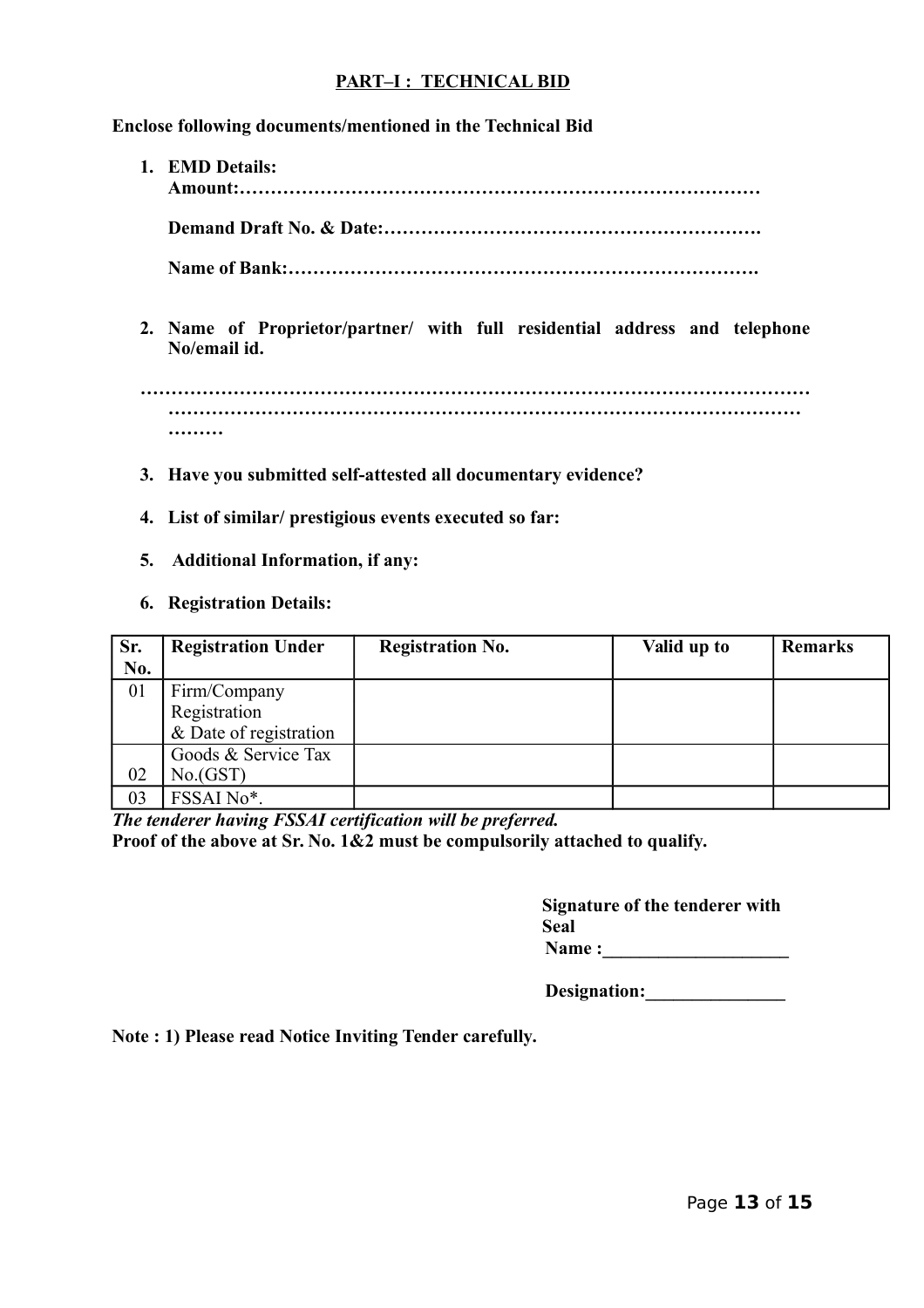# **Part II – FINANCIAL BID**

- 1. Name of the Tenderer:
- 2. Rate schedule as per following Menu (with Serving Facility):

| For 25.02.2020                           |                                                            |  |  |
|------------------------------------------|------------------------------------------------------------|--|--|
| VIP Lunch Menu: No of Persons – 100      |                                                            |  |  |
| Sr. No.                                  | <b>Name of Item</b>                                        |  |  |
| 1                                        | Mixed Veg (Carrot, Beans, Potato, Green Peas, Cauliflower) |  |  |
| $\overline{2}$                           | Rajma                                                      |  |  |
| $\overline{3}$                           | Kofta Curry                                                |  |  |
| $\overline{4}$                           | Plain Rice                                                 |  |  |
| 5                                        | Plain Curd and Veg Raita                                   |  |  |
| 6                                        | Assorted Chapati (Methi Roti+Tandoori Roti+Makka Roti)     |  |  |
| 7                                        | $Aachar + Papad + Salad$                                   |  |  |
| 8                                        | Poodina Chutney/Katchri Chutney                            |  |  |
| 9                                        | Kesari Kheer                                               |  |  |
| 10                                       | Garam Jalebi                                               |  |  |
|                                          | Price in Rs per Head:                                      |  |  |
|                                          | Total Amount inclusive of Applicable Taxes:                |  |  |
|                                          | Normal Lunch Menu: No of Persons - 450                     |  |  |
| <b>Sr. No.</b>                           | <b>Name of Item</b>                                        |  |  |
| 1                                        | Aaloo Tamatar                                              |  |  |
| $\overline{2}$                           | Kaddu                                                      |  |  |
| $\overline{3}$                           | Rajma                                                      |  |  |
| $\overline{4}$                           | Veg Raita                                                  |  |  |
| 5                                        | Plain Rice                                                 |  |  |
| 6                                        | Assorted Chapati+Poori                                     |  |  |
| 7                                        | Chutney                                                    |  |  |
| 8                                        | $Achar + Papad + Salad$                                    |  |  |
| 9                                        | Garam Jalebi                                               |  |  |
|                                          | Price in Rs per Head:                                      |  |  |
|                                          | Total Amount inclusive of Applicable Taxes:                |  |  |
| <b>Normal Dinner: No of Persons - 70</b> |                                                            |  |  |
| Sr. No.                                  | <b>Name of Item</b>                                        |  |  |
| 1                                        | Mix Veg                                                    |  |  |
| $\overline{2}$                           | Dal Palak                                                  |  |  |
| 3                                        | Plain Rice                                                 |  |  |
| $\overline{4}$                           | <b>Assorted Chapati</b>                                    |  |  |
| 5                                        | Achar & Green Salad                                        |  |  |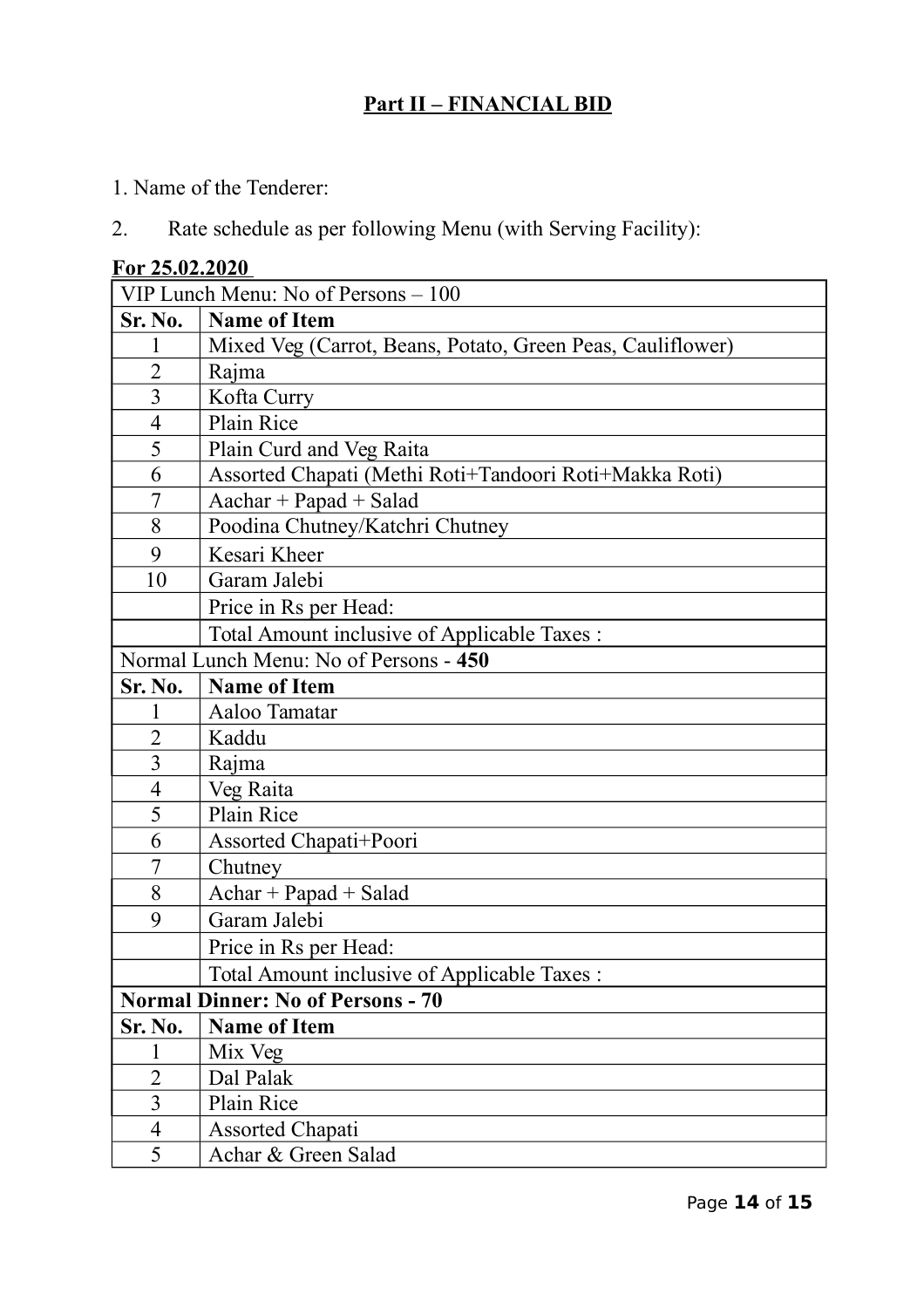| Gajar Ka Halwa                                  |
|-------------------------------------------------|
| Price in Rs per Head:                           |
| Total Amount inclusive of Applicable Taxes (C): |
| Grand Total (For 25.02.2019):                   |

# For **26.02.2020**

|                            | Breakfast: No of Persons - 70                   |  |
|----------------------------|-------------------------------------------------|--|
| <b>Sr. No.</b>             | <b>Name of Item</b>                             |  |
| $\mathbf{1}$               | Aloo Tamater ki sabji + Poori                   |  |
| $\overline{2}$             | $Bread + Jam$                                   |  |
| $\overline{3}$             | Tea & Milk                                      |  |
|                            | Price in Rs per Head:                           |  |
|                            | Total Amount inclusive of Applicable Taxes :    |  |
|                            | Lunch Menu: No of Persons - 400                 |  |
| <b>Sr. No.</b>             | <b>Name of Item</b>                             |  |
| 1                          | <b>Matar Paneer</b>                             |  |
| $\overline{2}$             | <b>Yellow Dal Tadka</b>                         |  |
| 3                          | Veg Pulao                                       |  |
| $\overline{4}$             | Boondi Raita                                    |  |
| 5                          | Achar & Salad                                   |  |
| 6                          | <b>Assorted Chapati</b>                         |  |
| 7                          | Guldana                                         |  |
|                            | Price in Rs per Head:                           |  |
|                            | Total Amount inclusive of Applicable Taxes :    |  |
| Dinner: No of Persons - 70 |                                                 |  |
| Sr. No.                    | <b>Name of Item</b>                             |  |
| 1                          | Chholey                                         |  |
| $\overline{2}$             | Aloo Gobhi Methi                                |  |
| 3                          | Plain Rice                                      |  |
| $\overline{4}$             | <b>Assorted Chapati</b>                         |  |
| 5                          | Achar & Salad                                   |  |
| 6                          | Kheer                                           |  |
|                            | Price in Rs per Head:                           |  |
|                            | Total Amount inclusive of Applicable Taxes (C): |  |
|                            | Grand Total (For 26.02.2019):                   |  |

# **For 27.02.2020** (Convocation Function)

| Lunch : Quantity $-1000$ |                                                  |  |
|--------------------------|--------------------------------------------------|--|
| Sr. No.                  | Name of Item                                     |  |
|                          | Salad-Green (Seasonal)+ Achar <sub>+</sub> Papad |  |
|                          | Chhole                                           |  |
|                          | Sarson Ka Saag                                   |  |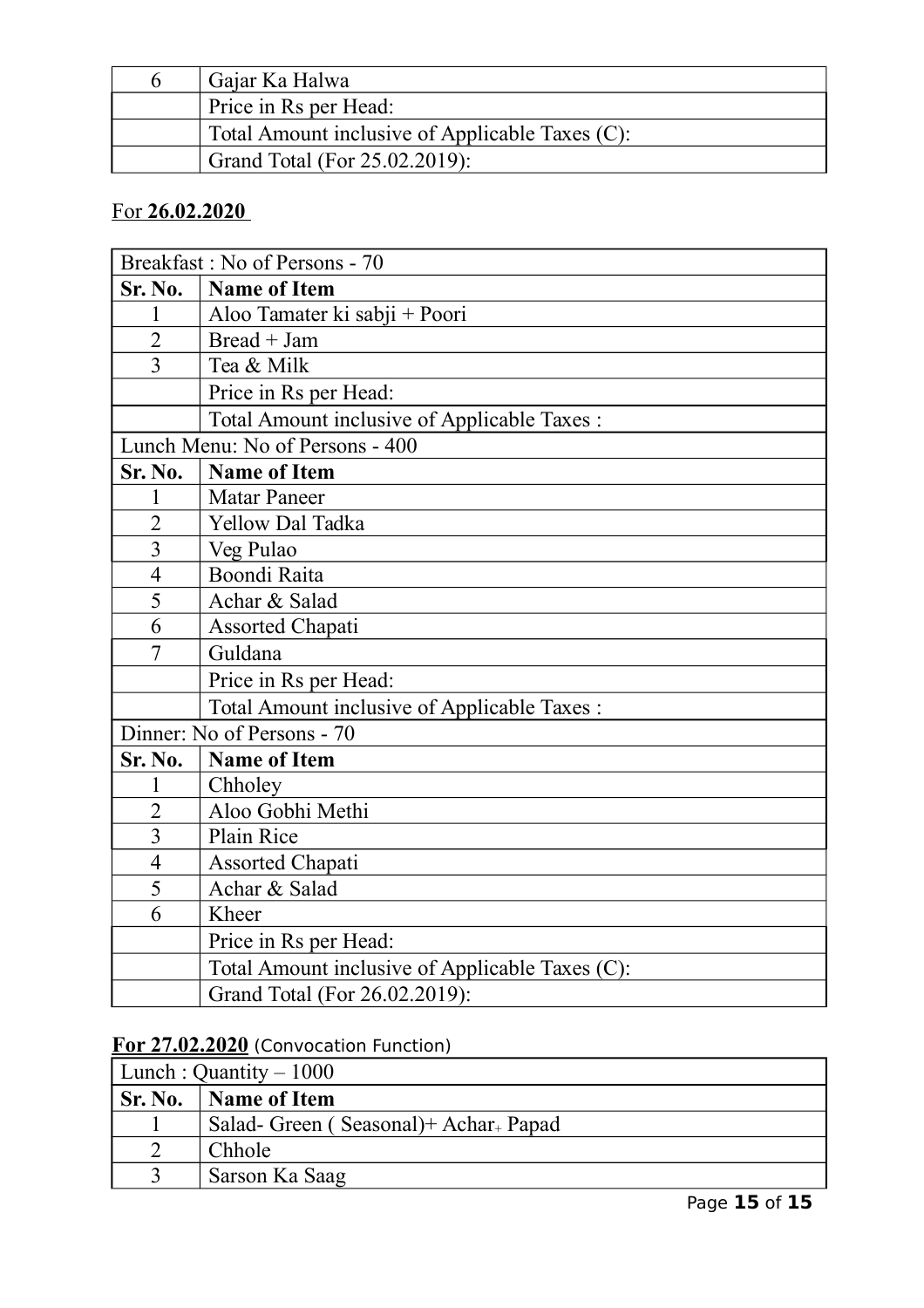| $\overline{4}$ | Kadhi Pakora                                    |  |
|----------------|-------------------------------------------------|--|
| 5              | Mix Veg                                         |  |
| 6              | Plain Rice                                      |  |
| 7              | <b>Assorted Chapati</b>                         |  |
| 8              | Pineapple Raita                                 |  |
| 9              | Gajjar ka Halwa/Gulab Jamun                     |  |
|                | Total Amount inclusive of Applicable Taxes (B): |  |
|                | VIP Refreshment: Quantity - 100                 |  |
| Sr. No.        | <b>Name of Item</b>                             |  |
|                | Dhokla                                          |  |
| $\overline{2}$ | Pakora (Paneer/ Gobhi/ Potato)                  |  |
| 3              | Cookies                                         |  |
| $\overline{4}$ | Veg Sandwich                                    |  |
| 5              | Tea/Coffee                                      |  |
| 6              | Corn Flakes & Milk                              |  |
|                | Price in Rs per Head:                           |  |
|                | Total Amount inclusive of Applicable Taxes (C): |  |
|                | Grand Total for 27.2.2020:                      |  |

## **For 28.02.2020 (Science Day**)

| Lunch: Quantity - 500 |                                                 |
|-----------------------|-------------------------------------------------|
| <b>Sr. No.</b>        | <b>Name of Item</b>                             |
|                       | Chhole                                          |
| 2                     | Poori                                           |
| 3                     | Kaddu ki sabji                                  |
| 4                     | Salad (seasonal)                                |
|                       | Price in Rs per Head/Packet:                    |
|                       | Total Amount inclusive of Applicable Taxes (A): |

Grand Total for 25,26, 27 & 28.02.2020 = Rs. Note:

- (i) Water/Water Bottle (Biodegradable) should be placed or served at different places.
- (ii) Tea/Coffee along with cookies & wafers should be served to guests, judges and other delegates during the events.